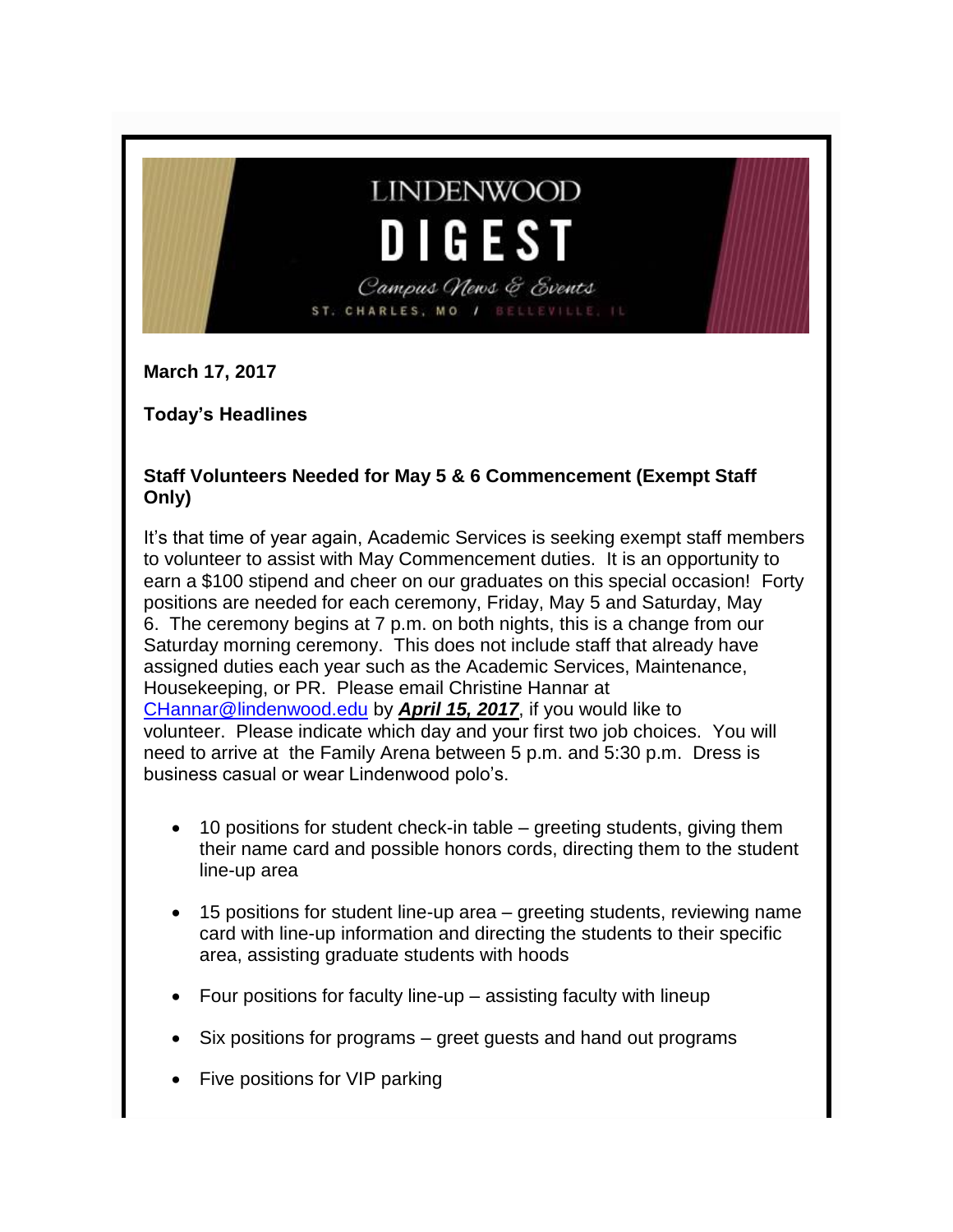

# **Posting of Fliers on Campus**

So that your activities, classes, etc. can best be promoted and so that bulletin boards don't get oversaturated, there are two different types of bulletin boards throughout campus. Academic fliers (classes, research projects, study abroad, etc.) are approved through the Provost's Office and are hung on the academic bulletin boards located in the following places:

- Outdoor Bulletin Board by Butler Library (will need to get key from Provost's Office)
- Inner Butler Library
- Young Hall

For permission to post within academic buildings, please contact each building's director. If you are unsure who is the building director for a particular building, please contact Sammie Kennedy at [skennedy@lindenwood.edu.](mailto:skennedy@lindenwood.edu)

Event/activity fliers (speakers, films, fairs, etc.) are approved through Student Involvement and are hung on the activities boards on campus by Student Involvement staff.

If you would like fliers hung in the residence halls, please provide 22 copies to Student Involvement.

Questions? Contact Angie Royal at [aroyal@lindenwood.edu.](mailto:aroyal@lindenwood.edu)

#### **Mental Health Speaker Jeff Yalden**

Join CAB and Student Involvement for a presentation on mental health with Jeff Yalden Tuesday, March 21, at 7 p.m. in the Spellmann AB Leadership Room!

Jeff is a mental health professional and life coach who specializes in helping young adults conquer their mental health issues! He has traveled all over the United States speaking in schools and was also featured on MTV's *Made*. Please encourage your students to attend this presentation. A counselor will be present and available after the presentation.

#### **Professional Women in Criminal Justice Summit**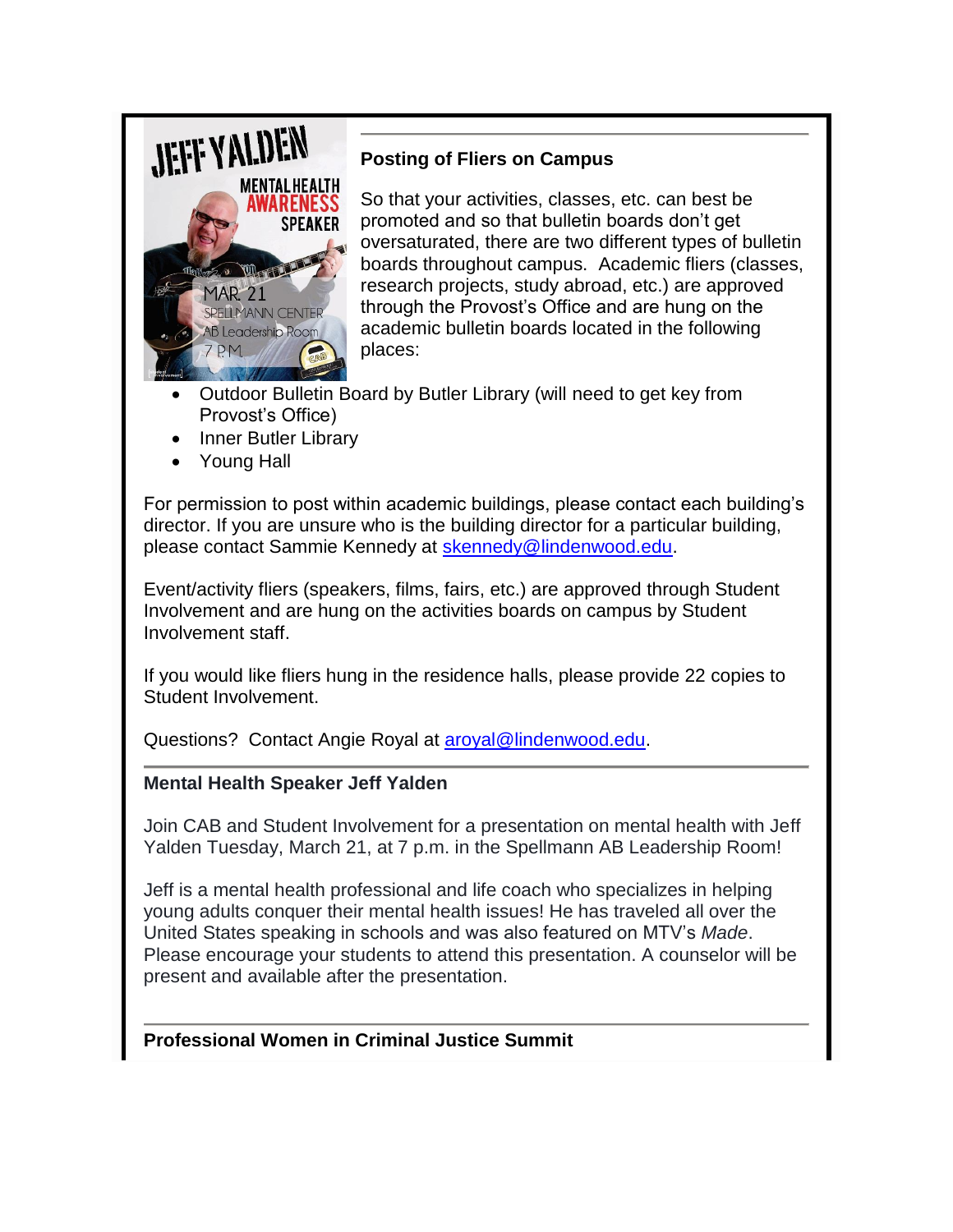There will be a [Criminal Justice Summit](http://felix.lindenwood.edu/newsletter/2017_03/cj_summit.pdf) on March 30 from 1-4 p.m. in the Dixon Center Overflow Room on the Lindenwood Belleville campus. The topic is Professional Women in Criminal Justice.

For additional information, please contact Dr. Thomas Trice at [ttrice@lindenwood.edu,](mailto:ttrice@lindenwood.edu) 618-239-6130.

#### **Excused Absences**

Please excuse the following students from classes Monday, March 20, 2017 due to their late return from Scotland and Ireland for a study abroad experience.

| <b>Samuel Baker</b>          | Rebecca Jansen            |
|------------------------------|---------------------------|
| Parker Bosch                 | <b>Matthew Kelpe</b>      |
| <b>Madeline Colyer</b>       | Meaghan Murphy            |
| <b>Colleen Corba</b>         | <b>Heather Rosson</b>     |
| <b>Samuel Corrales Nunez</b> | <b>Brianna Rutledge</b>   |
| <b>Kaitlin Cottrell</b>      | Gina Ruzycki              |
| Amanda Garavet               | Meaghan Schutzenhofer     |
| <b>Josh Harry</b>            | <b>Madison Soots</b>      |
| <b>Brad Henderson</b>        | <b>Christopher Thomas</b> |
| Andres Gabriel Hun Von Chong |                           |
|                              |                           |

*Shannon Vines*

*Retention and Persistence Coordinator*

#### **Weekend Sports Action**

The Lindenwood baseball team is currently in fourth-place in the MIAA, one game ahead of Central Oklahoma. Those two teams will meet this weekend in a three-game series at the Lou Brock Sports Complex. The series is scheduled to start on Friday with a 6 p.m. game., followed by a Saturday game at 6 p.m., and a Sunday contest at 12 p.m.

The men's lacrosse team will be home on Sunday evening with a 7 p.m. game against Adams State. The contest will be at Hunter Stadium. Admission is free for all Lindenwood faculty and staff.

**Lindenwood University-Belleville to Host Mental Health Awareness Event**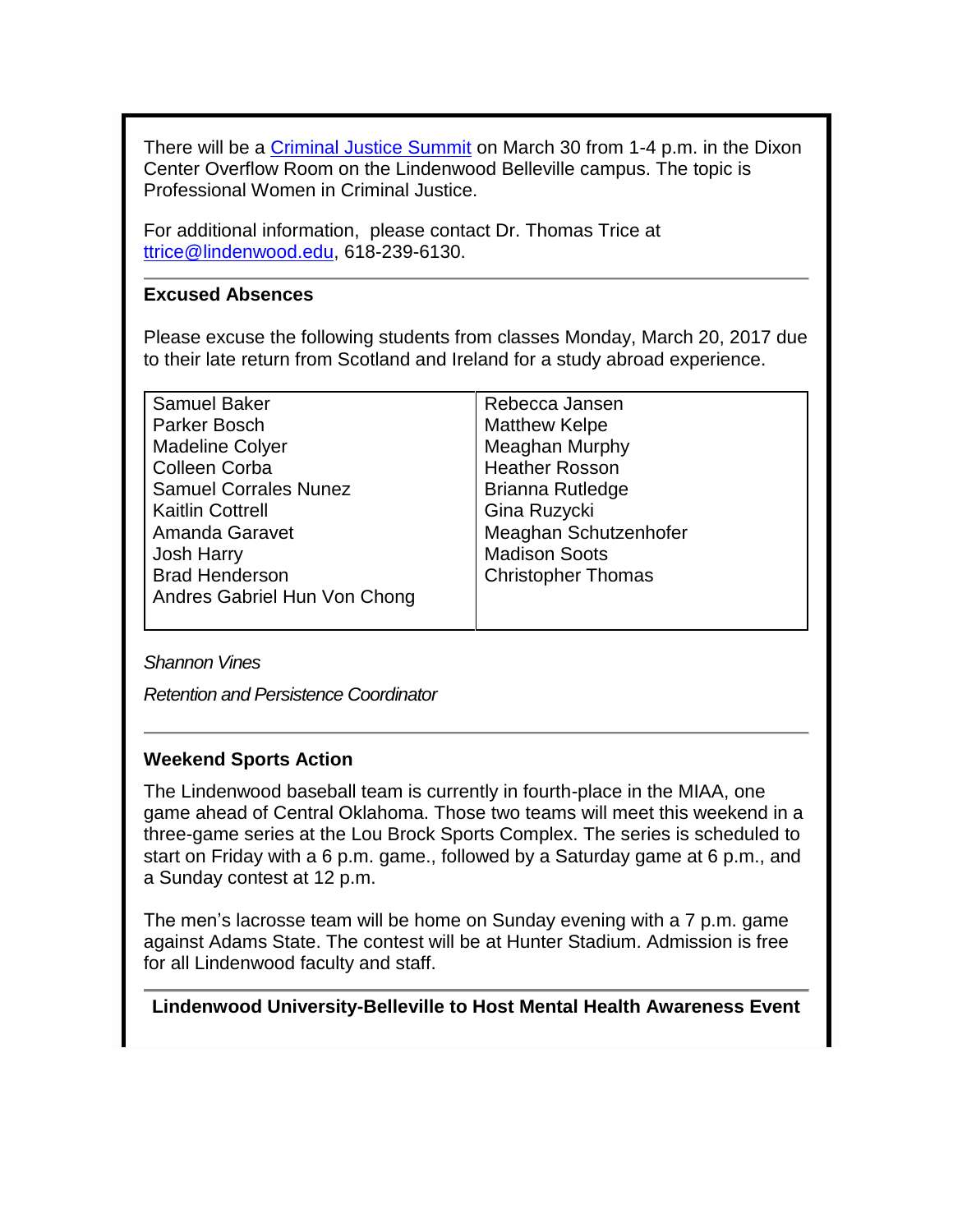

The National Alliance on Mental Illness (NAMI) of Southwestern Illinois is partnering with Lindenwood University-Belleville to host "Tuning Out Stigma, An Artist's Endeavor," presented by awardwinning composer Theresa San Luis. Read [more](http://www.lindenwood.edu/belleville/about/news/details/lindenwood-university-belleville-to-host-mental-health-awareness-event/)

# **Ask, Listen, Refer Suicide Prevention Training Available**

[Ask, Listen, Refer suicide prevention training](http://www.asklistenrefer.org/lwood) is available now for the Lindenwood community. Training only takes around 20 minutes to complete.

# **Dining Hall Spring Break Hours**

Please see the [flyer](http://felix.lindenwood.edu/newsletter/2017_03/diningspringbreakhours.pdf) for spring break hours for Grab n' Go, Java 201 (Library), Lion's Pride Market, Spellmann Dining Hall, and Evans Common Dining Hall

# **Barnes & Noble Bookstore Closure Alert**

Please note that the Barnes & Noble Bookstore on the St. Charles campus will be closed on the following dates:

Saturday March 18 -- CLOSED Spring Break Week

# **Evans Commons and Track Spring Break Hours**

The following will be the hours for the Evans Commons Rec Center and Third Floor Track over Spring Break:

Monday – Friday (March 13 – 17) – 8 a.m.-8 p.m. Beginning March 18, the Rec Center and Track will be back to normal hours.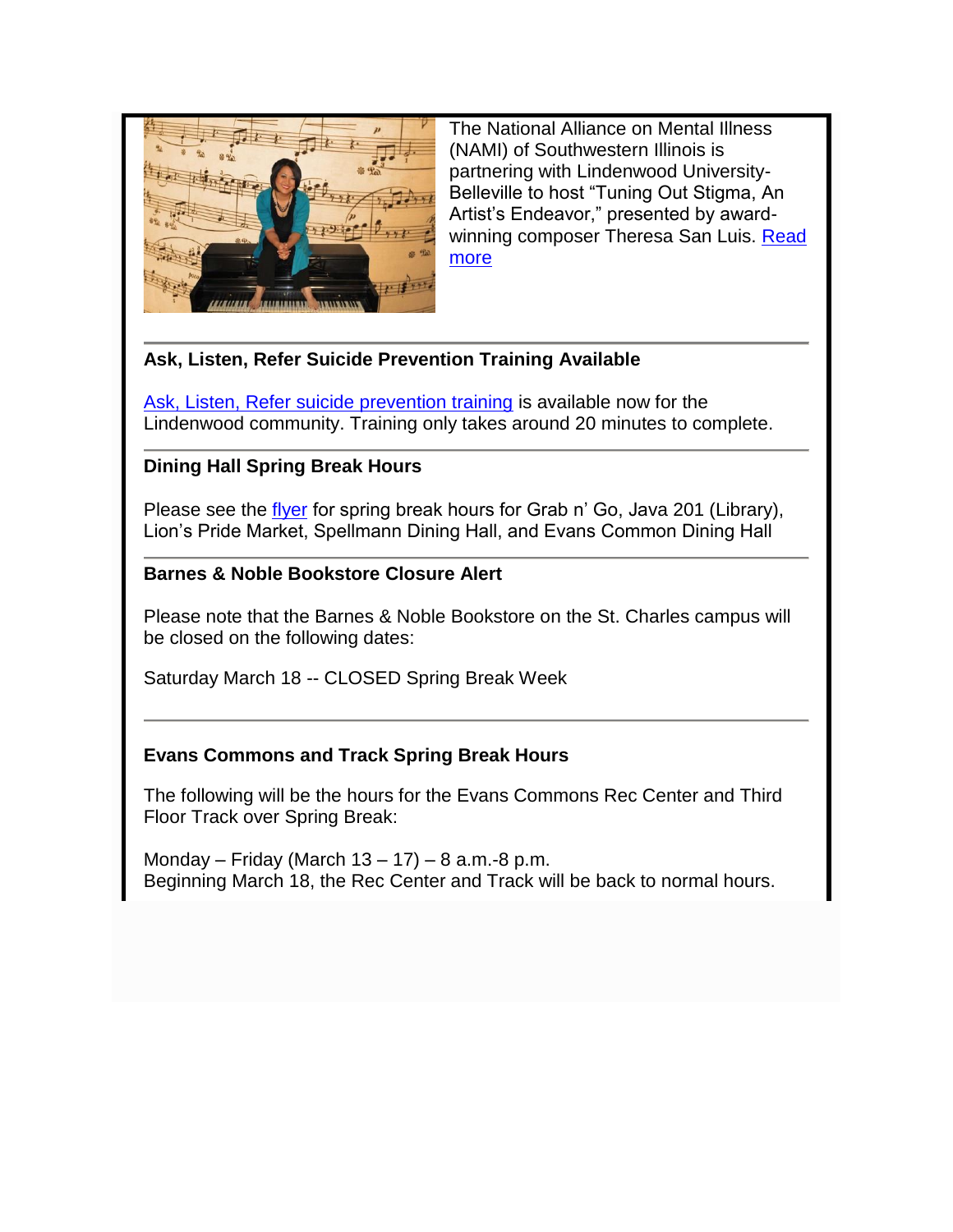#### **EVANS COMMONS SPRING BREAK HOURS**

(Mar. 11-Mar. 19)

**Evans Commons Dining Hall** Saturday, Mar. 11 - Saturday, Mar. 18 Brunch: 11 a.m.-1 p.m. Dinner: 5 p.m.-6:30 p.m.

Sunday, Mar. 19 Brunch: 11 a.m.-1 p.m. Dinner: 4:30 p.m.-8:30 p.m.

**Residential Life & Student Involvement** Weekdays: 8 a.m. - 5 p.m.

**Student Health Center CLOSED** 

**Counseling Center** Weekdays: 9 a.m. - 5 p.m.

Rec Center, Track, & Laundry Room Saturday, Mar. 11 & Sunday, Mar. 12 10 a.m. - 8 p.m.

Monday, Mar. 13 - Friday, Mar. 17 8 a.m. - 8 p.m.

Saturday, Mar. 18 & Sunday, Mar. 19 9 a.m. - 10 p.m.

**Mailroom** Monday, Mar. 13 - Friday, Mar. 17 8 a.m. to 5 p.m.

Saturday, Mar. 11 & Saturday, Mar. 18 9 a.m. to 12 p.m.

Sunday, Mar. 12 & Sunday, Mar. 19 12 p.m. to 3 p.m.

# BUTLER LIBRARY **SPRING BREAK HOURS**

SATURDAY, MARCH 11 SUNDAY, MARCH 12 Монdау, Мавен 13 - Тнивзdау, Мавен 16 7.30 А.м. - 8 р.м. ERIDAY, MARCH 17 SATURDAY, MARCH 18 SUNDAY, MARCH 19

10 A.M. - 3 P.M. 1 P.M. - 5 P.M. 7.30 А.М. - 5 Р.М. 10 A.M. - 3 P.M. 2 P.M. - 2 A.M.



#### **Recent Editions**

- [March 14, 2017](http://felix.lindenwood.edu/newsletter/digest/2017_03/2017_03_14.pdf)
- [March 10, 2017](http://felix.lindenwood.edu/newsletter/digest/2017_03/2017_03_10.pdf)
- [March 7, 2017](http://felix.lindenwood.edu/newsletter/digest/2017_03/2017_03_07.pdf)
- [March 3, 2017](http://felix.lindenwood.edu/newsletter/digest/2017_03/2017_03_03.pdf)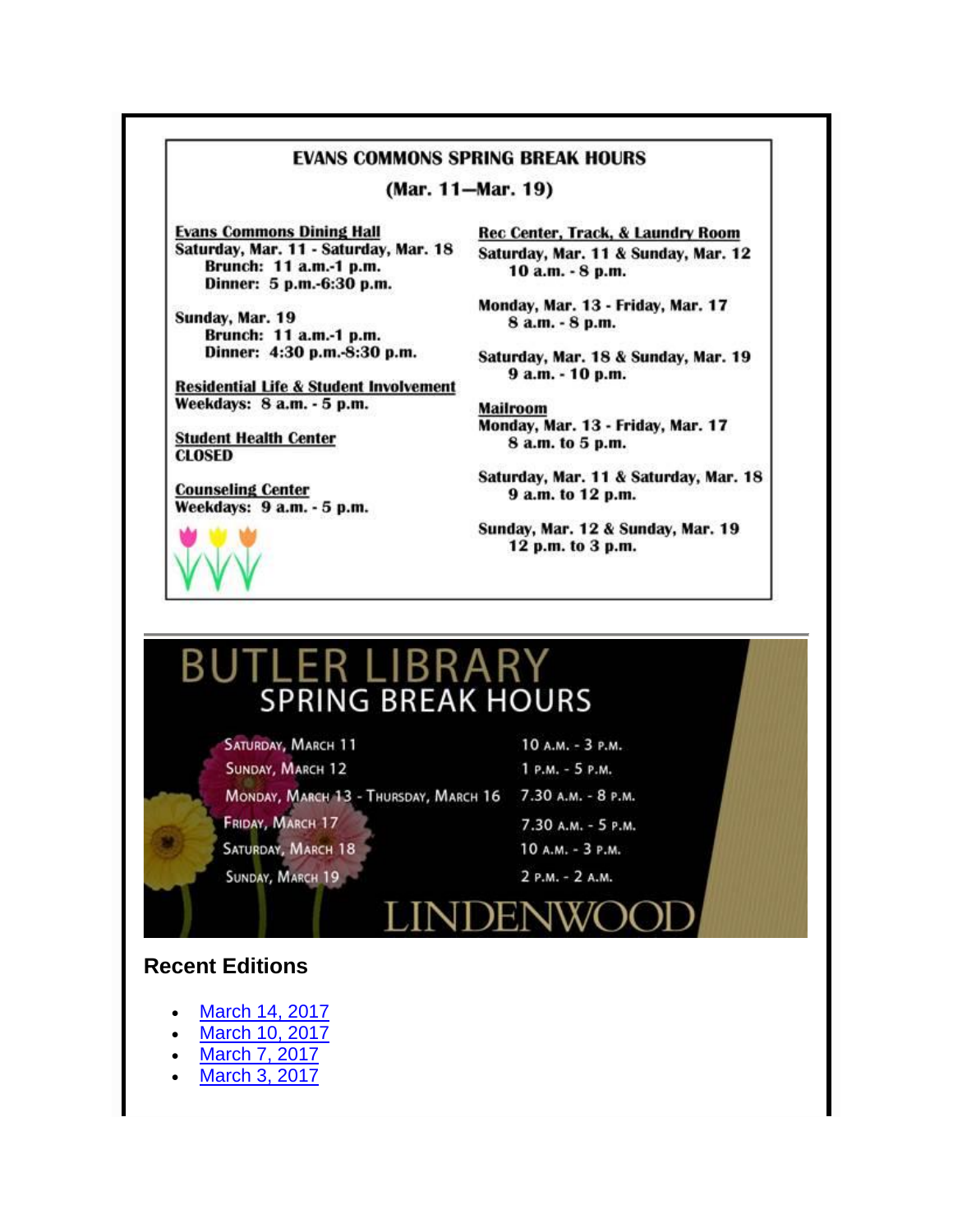[Feb. 28, 2017](http://felix.lindenwood.edu/newsletter/digest/2017_02/digest_2017_02_28.pdf)

# **Events and Deadlines**

- **Spring 2017:** [Academic Technology Services Workshops](http://felix.lindenwood.edu/newsletter/2017_01/spring2017workshops.pdf)
- **March 17-19:** [Women's Frozen Four](https://stlsports.org/special-event/2017-ncaa-womens-frozen-four/)
- **March 21:** [Symphony Orchestra](http://www.lindenwood.edu/j-scheidegger-center-for-the-arts/upcoming-events/music/)
- **March 22:** [Symphonic Band](http://www.lindenwood.edu/j-scheidegger-center-for-the-arts/upcoming-events/music/)
- **March 22:** Erin Mann [Faculty Pedagogical Development Survey Results and](http://felix.lindenwood.edu/newsletter/2017_03/assessment_03_07.pdf)  **[Discussion](http://felix.lindenwood.edu/newsletter/2017_03/assessment_03_07.pdf)**
- **March 22:** [Deadline for Student Research Conference Submissions](http://www.lindenwood.edu/academics/beyond-the-classroom/student-research/)
- **March 24:** [Choir Concert](http://www.lindenwood.edu/j-scheidegger-center-for-the-arts/upcoming-events/music/)
- **March 24:** Dissertation Defense: Betsy Moog Brooks, "Applying Andragogical Principles to Real-Time Embedded Parental Coaching When Helping Their Children with Hearing Loss to Talk" at 8 a.m. in Roemer 217
- **March 24:** Dissertation Defense: Christine H. Gustus, "E-Mentoring an Educator in a State School for the Deaf: An Action Research Study" at 9 a.m. in Roemer 217
- **March 25:** [Lindenwood Belleville Open House](http://www.lindenwood.edu/belleville/admissions/undergraduate-admissions/open-house/)
- **March 25:** [Deadline for Commencement Regalia Orders](https://facultydirect.herffjones.com/)
- **March 27:** [Jazz Orchestra](http://www.lindenwood.edu/j-scheidegger-center-for-the-arts/upcoming-events/music/)
- **March 28:** [Business Ethics Panel](http://felix.lindenwood.edu/newsletter/2017_03/businessethicspanel.pdf)
- **March 30:** [TIAA Financial Consultant](http://felix.lindenwood.edu/newsletter/2017_03/tiaa.pdf)
- **March 30-April 1:** [Anton in Show Business](http://www.lindenwood.edu/j-scheidegger-center-for-the-arts/upcoming-events/university-theater/anton-in-show-business-march-30-april-1-6-8/)
- **March 30-April 9:** [Annual Juried Student Art Exhibition](http://www.lindenwood.edu/j-scheidegger-center-for-the-arts/upcoming-events/art-exhibits/)
- **March 31:** Dissertation Defense: Megan Zacheis "A Quantitative Exploration of Higher Education, Nontraditional Student Retention Demographics and Success Predictors at a Midwest Private University" at 9 a.m.in Roemer 217
- **April 4:** [Mike Posner and The Legendary Mike Posner Band](http://www.lindenwood.edu/about/events/details/mike-posner-the-legendary-mike-posner-band/2017-04-04/)
- **April 4:** [\(Dis\)Honesty Project Screening](http://www.lindenwood.edu/academics/centers-institutes/the-hammond-institute/events-2/)
- **April 4:** [Faculty Reads Series](http://felix.lindenwood.edu/newsletter/2017_03/facultyreads.pdf)
- **April 7:** Dissertation Defense: Connie Jo Lindemann-Litzsinger, "Investigating the Possible Relationship between High School Athletic Participation and First-Generation College Student Persistence to College Graduation" 9 a.m., Roemer 217
- **April 13:** [Clay Target Classic](http://felix.lindenwood.edu/newsletter/2017_03/clay_target_classic.pdf)